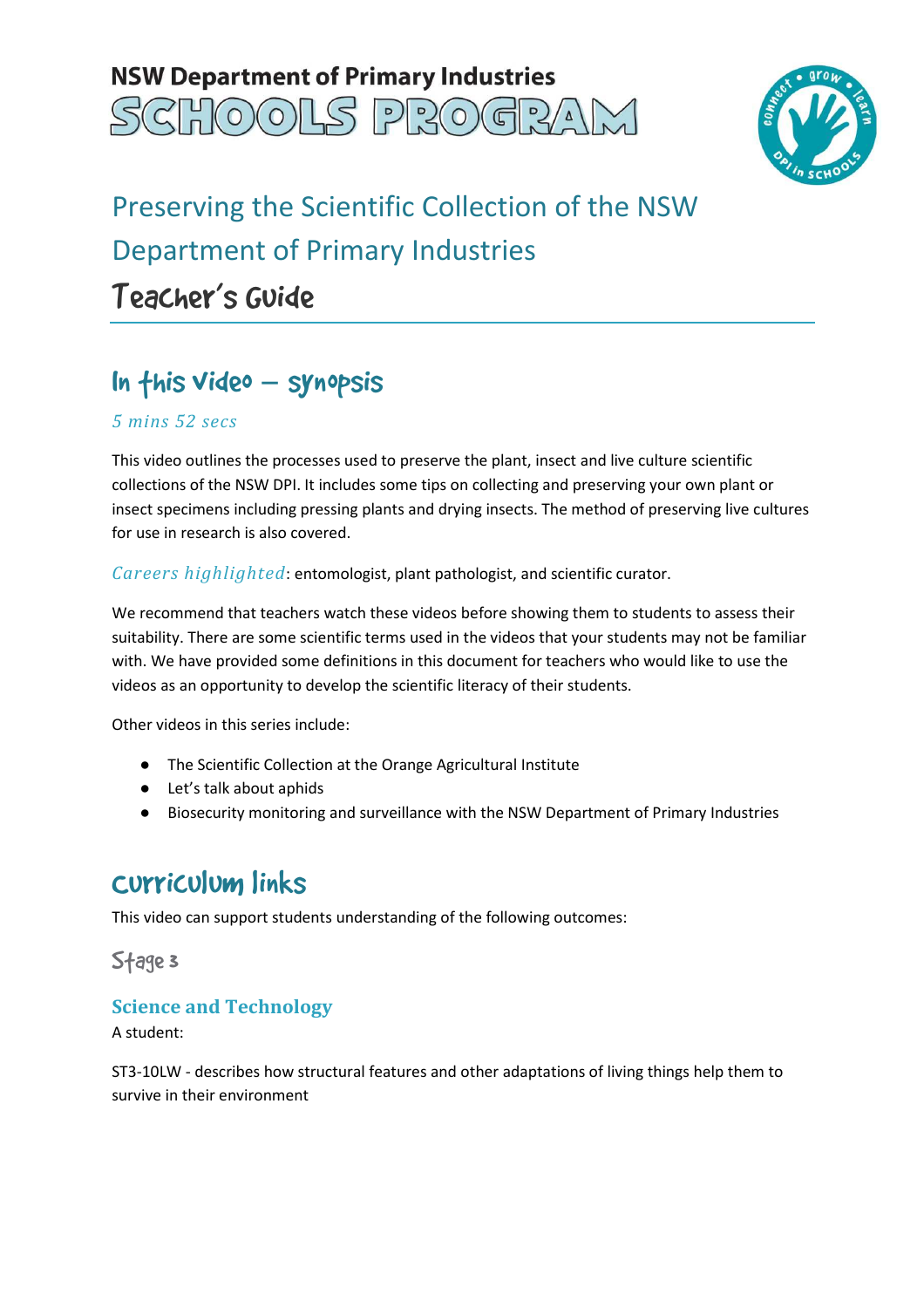## Stage 4

## **Science and Technology**

A student:

 SC4-14LW relates the structure and function of living things to their classification, survival and reproduction

reproduction<br>SC4-15LW explains how new biological evidence changes people's understanding of the world

## Vocabulary used:

 Unless otherwise stated definitions are from the Macquarie Dictionary online (https://www.macquariedictionary.com.au/)

 Note: Where (Biology) appears in brackets before a definition, this indicates that there are other definitions (usually in different disciplines) but that this definition relates to the way the term is used in this video.

| Ampoules    | (noun) a sealed glass bulb used to hold hypodermic solutions                                                                                                                                                                                                                                                                                                                                                                                                                                  |
|-------------|-----------------------------------------------------------------------------------------------------------------------------------------------------------------------------------------------------------------------------------------------------------------------------------------------------------------------------------------------------------------------------------------------------------------------------------------------------------------------------------------------|
| Agar        | (noun) (Biology)- a culture medium with an agar-agar base: a spore agar<br>Chemically, agar is a polymer made up of  the sugar galactose, and is a component<br>of the cell walls of several species of red algae  Dissolved in boiling water and<br>cooled, laboratory agar looks gelatinous agar's chief use is as a culture medium for<br>various microorganisms, particularly for bacteria<br>(http://www.sciencebuddies.org/science-fair-<br>projects/project_ideas/MicroBio_Agar.shtml) |
|             | Characteristics (noun) a distinguishing feature or quality                                                                                                                                                                                                                                                                                                                                                                                                                                    |
| Culture     | (Biology) a. the cultivation of microorganisms, as bacteria, or of tissues, for scientific<br>study, medicinal use, etc.                                                                                                                                                                                                                                                                                                                                                                      |
|             | b. the product or growth resulting from such cultivation.                                                                                                                                                                                                                                                                                                                                                                                                                                     |
| Exoskeleton | (noun) an external protective covering  the shell of crustaceans, the scales and<br>plates of fishes, etc. (opposed to endoskeleton)                                                                                                                                                                                                                                                                                                                                                          |
| Freeze dry  | (verb) to dry (food, blood, serum, etc.) while frozen and under high vacuum, as for<br>prolonged storage.                                                                                                                                                                                                                                                                                                                                                                                     |
| Galls       | Galls are abnormal growths that occur on leaves, twigs, or branches. They may be<br>simple lumps or complicated structures, plain brown or brightly coloured. There are<br>1500 species of gall producers, the majority of which are insects and mites. Some<br>galls form where insects or mites feed or lay eggs. They may also develop as a<br>response to infections by several kinds of fungi, bacteria, and viruses. Galls affecting                                                    |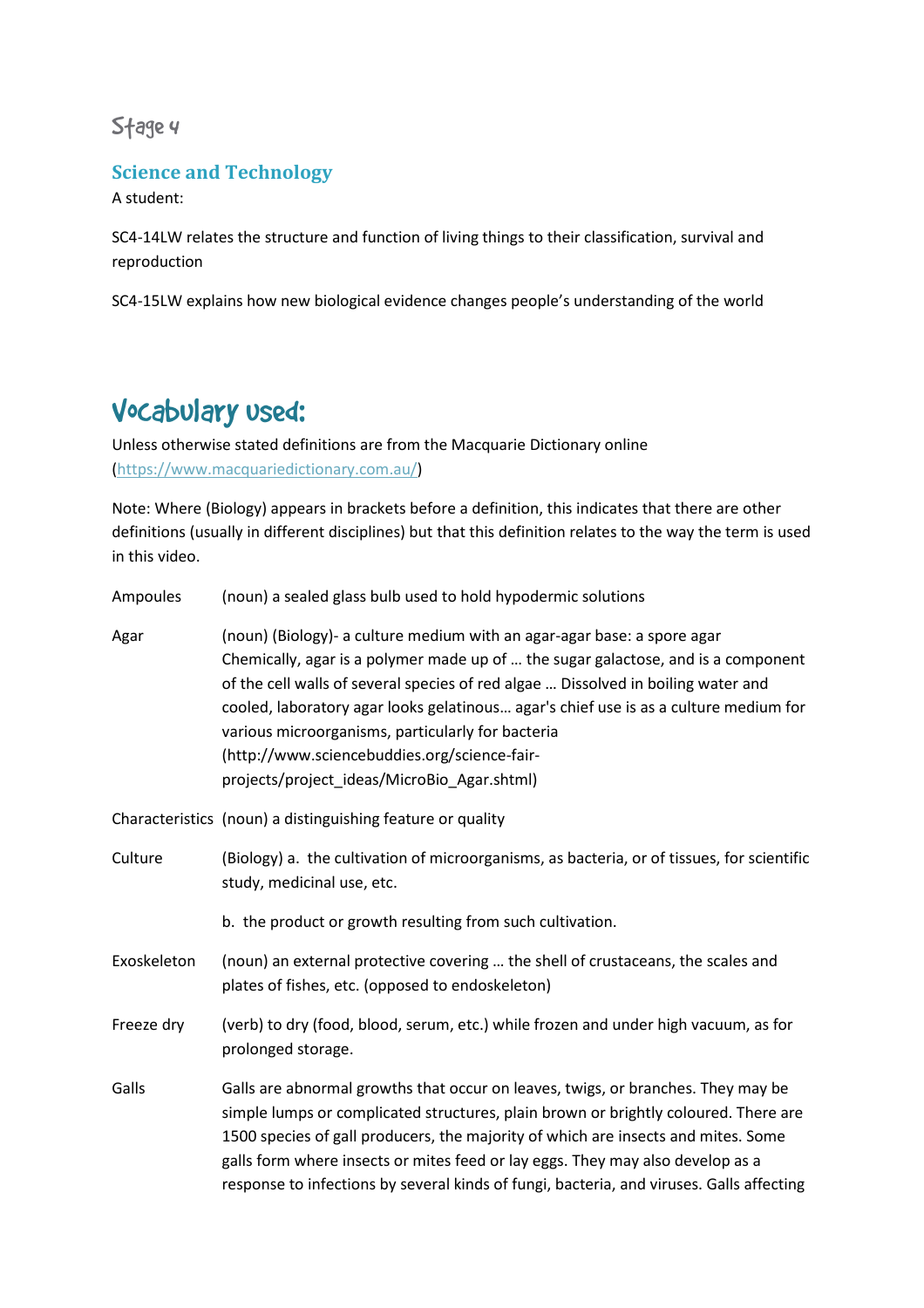|                | leaves are seldom if ever a serious problem. (from<br>http://www.missouribotanicalgarden.org/gardens-gardening/your-garden/help-for-<br>the-home-gardener/advice-tips-resources/pests-and-problems/other/galls/galls-on-<br>trees.aspx)                                                                                                                            |
|----------------|--------------------------------------------------------------------------------------------------------------------------------------------------------------------------------------------------------------------------------------------------------------------------------------------------------------------------------------------------------------------|
| Humidity       | (noun) humid condition; dampness                                                                                                                                                                                                                                                                                                                                   |
| Invertebrates  | (adjective) (Zoology) not vertebrate; without a backbone                                                                                                                                                                                                                                                                                                           |
| Keratin        | (noun) a fibrous protein found in the outer layer of human and animal skin, also in<br>horn, feathers, hair, hoofs, nails, etc.                                                                                                                                                                                                                                    |
| Media          | (Biology) plural of medium ie the substance by which specimens are displayed or<br>preserved eg agar.                                                                                                                                                                                                                                                              |
| Microbank      | registered trade name of a product NSW DPI uses to store cultures in -80C freezers.<br>Tubes containing liquid (made up of a glycerol solution) protect the cells of living cultures<br>from shattering when placed into low temperature freezers. Other commercial products<br>are available and it also can be made in the lab (information provided by NSW DPI) |
| Mycelium       | noun (plural mycelia) the vegetative part or thallus of the fungi, when composed of<br>one or more filamentous elements, or hyphae.                                                                                                                                                                                                                                |
| <b>NSW DPI</b> | New South Wales Department of Primary Industries                                                                                                                                                                                                                                                                                                                   |
| Preserve       | (verb) to keep alive or in existence; make lasting                                                                                                                                                                                                                                                                                                                 |
| Specimen       | (noun) a part or an individual taken as exemplifying a whole mass or number; a<br>typical animal, plant, mineral, part, etc.                                                                                                                                                                                                                                       |
| <b>Sterile</b> | (adjective) free from living germs or microorganisms eg sterile bandage                                                                                                                                                                                                                                                                                            |
| Vertebrate     | (noun) 1. a vertebrate animal.                                                                                                                                                                                                                                                                                                                                     |
|                | (adjective) 2. having vertebrae; having a backbone or spinal column.                                                                                                                                                                                                                                                                                               |
|                | 3. belonging or relating to the Vertebrata, a subphylum of the phylum Chordata, all<br>members of which have backbones.                                                                                                                                                                                                                                            |

## Transcrip† of video

- Text: Primary Industries. Preserving plants Preserving the specimens of the scientific collections of the NSW Department of
- Jordan: up or anything like that because when you collect them, we use newspaper mostly or any paper you have lying around in the field. And you place the plant between here, this absorbs all the moisture and then you put it between your two planks of So you will notice this specimen is nicely flat, the leaves haven't curled up or dried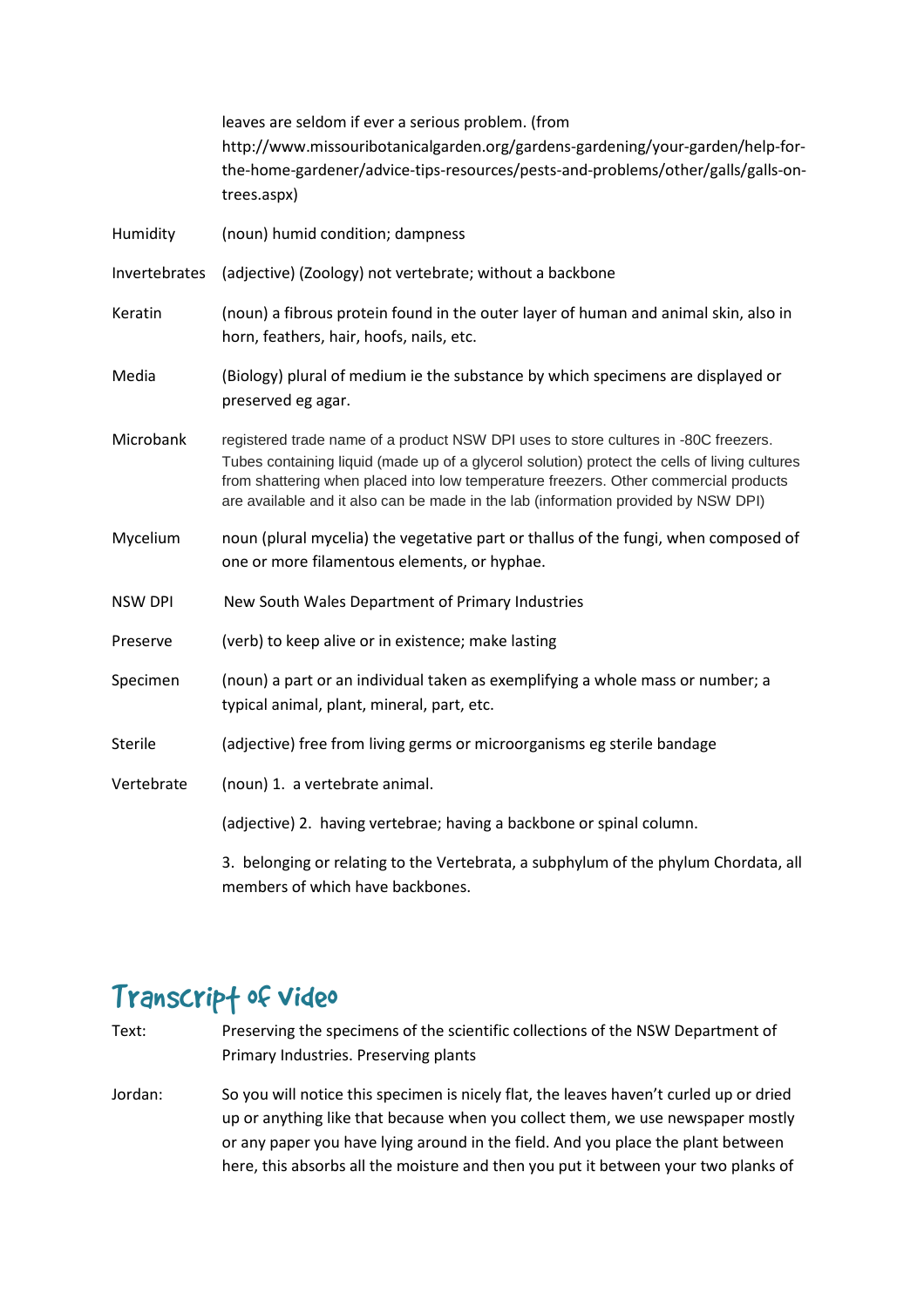wood and we use a belt to tighten it. They'll also some drying rooms or drying cabinets at some collections so you can put it in there with a fan and a heater to speed that process up. And then everything gets put into freezers to kill any insect pests because if anything gets in here it will just eat everything and you won't notice 'til it's too late.

 So if you are interested in pressing plants yourself, either uninfected or infected diseased plants you just pick a ... it's good to include the stem and leaves because that helps you for identifying it and then also if there is any fruit or flowers, the more material the better, and then you'll place it in your newspaper. And if you have a fancy press, press it like that and tie your belt to keep it tight. Alternatively just, if you still have phone books, grab a pile of them and dump them on top and give it a couple of weeks. The more fleshy and wet the specimen is you might need to change the newspaper out and you can't press mushrooms but we dry them in silica - you know the little packets of silica you get when you buy things to keep them dry? We have lots of that and we put them in a container and its sucks all the moisture out of them that way.

### Text: Preserving insects

Peter: outer shell, unlike vertebrates that have an internal structure that keeps them upright, insects have all their hardened parts on the outside allowing them to stay - once correctly dried and preserved - they can last hundreds of years. Insects can last for hundreds of years, the part you see in drawers like here, is the

> Some insects in this case are galling insects they get on Eucalypts and they form these great big woody galls, they're quite specific. Which you can see here these are the original wooden bits and labels that they made form the 1890s. So whilst these aren't actually insect specimens, they are plant specimens that have insects in them. And if they're dried and you can keep the humidity out of them they're fine. This is in an air conditioned room, it's essentially library conditions where we have fire prevention arrangements - they can burn quite easily.

Ainsley: because the exoskeleton, the outside part of the body that Peter was talking about is made up of a carbohydrate called chitin, that is very structurally similar to the keratin that makes up our fingernails and our hair. So the exoskeleton of these beetles is made of all of these long fibres that cross like chiton that are laid down in overlapping, rotated layers which is essentially how they make Kevlar, the stuff that they make bullet proof vest out of. So essentially these insects invented Kevlar long before humans ever did and that's part of why they are so incredibly durable. Part of what makes these insect specimens last so long, virtually indefinitely, is

#### Text: Preserving live cultures

Karren: ones are put onto a water agar media with a carnation leaf that has been put on to it as well. So once it's grown across the carnation leaf we put them into these glass When we get a culture it is put onto ta particular media and it grows across. These